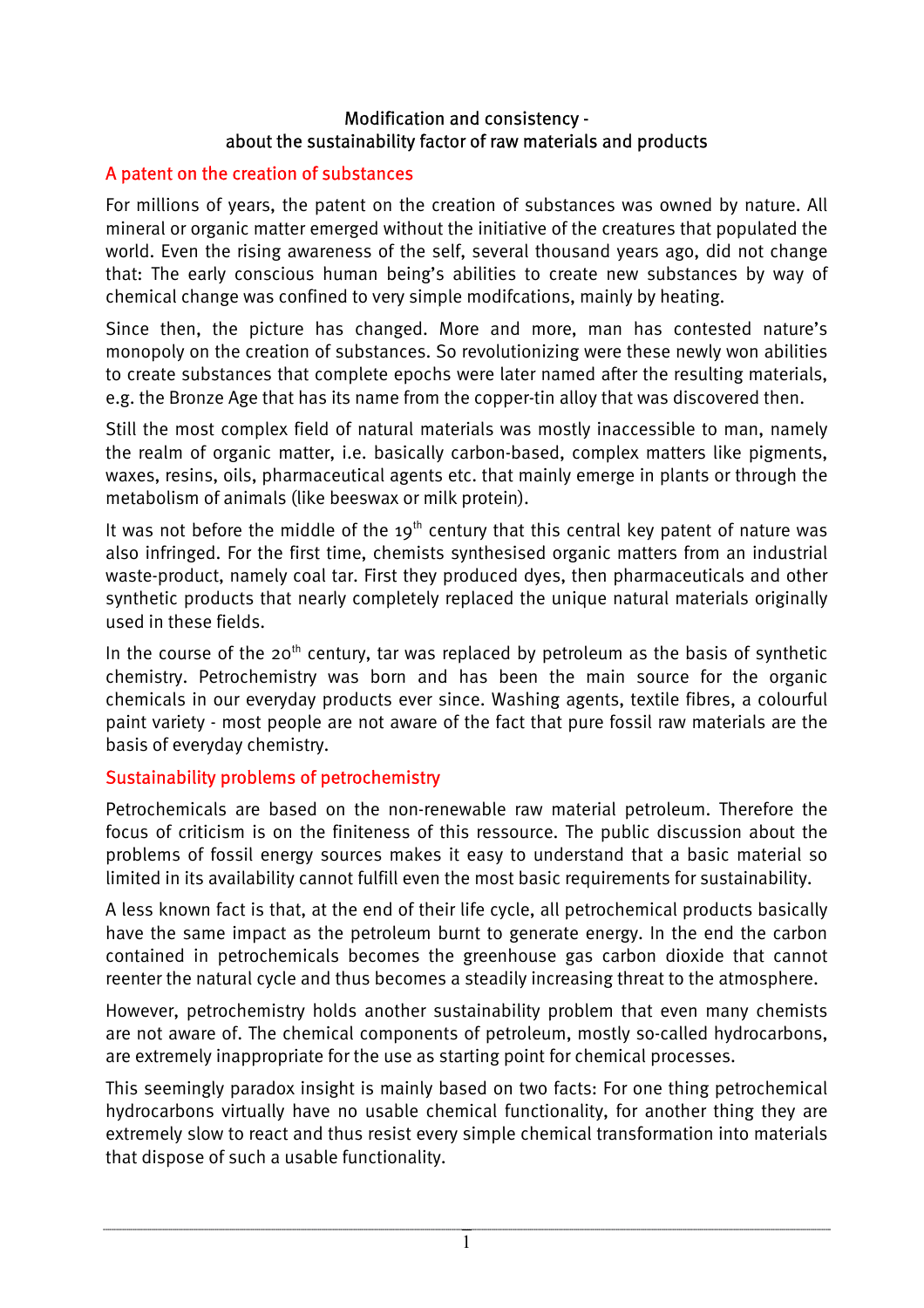These two facts lead to the fatal finding that petroleum can only be made chemically usable by means of enormous technical and energetical efforts. Modern chemistry's methods to solve this problem strike the naïve observer as being rather rude: For a start, the petroleum molecules get nearly completely "cracked", a process that needs a high energy input.

The crack products, little hydrocarbon molecules of various grades, still lack usable chemical functionalities. Consequently, after having been arduously cracked, these products now have to be bound in bigger molecules to possibly produce "fine chemicals" with the desired function, e.g. colours, scents, cleaning, biocidal effect, fibres, foils, plastics etc.

Unfortunately, the cracked molecules are still very slow to react and do not form the desired compounds spontaneously and on their own. On the contrary, another big amount of energy has to be used to make these cracked molecules into bigger ones again. For this process, chemists use extremely reactive and therefore highly aggressive chemicals like chlorine or ozone whose high energy content, by the way, also is not natural but a result from massive energy enrichment.

Notwithstanding the scientific-technical ingeniousness involved, these methods are rather rude and, unfortunately, have a lot of unwanted side effects. The high number of bybroducts and the immense amount of waste can only partly and with high expenditures be converted into something useful.

This brief sketch of concomitant circumstances of today's petrochemistry shows that petrochemicals are the result of a radical, profound encroachment on the molecular identity and integrity of the original matters contained in the petroleum, a process accompanied by high energy consumption. Therefore, modern organic chemistry is characterised by an extreme "denaturation" of the petroleum that originally is a natural raw material but is lacking the crucial sustainability characteristic: It is not renewable.

To sum up, we can say that the central problem of petroleum as chemical raw material is its insufficient aptitude for this purpose; a more than strange fact given the predominance of petrochemistry. The matters contained in petroleum can only be brought into a form usable for everyday chemistry by radical chemical treatment, with a high energy input and a resulting strong molecular modification. Among the consequences of this strong modification are high energy consumption, vast amounts of waste, and also the formation of materials alien to nature with hardly foreseeable, negative long-term effects on ecosystems.

## The rediscovery of natural raw materials

In recent years, the problems with petrochemistry mentioned above, as well as a growing awareness for sustainability in chemistry, have led to a brilliant rediscovery of natural raw materials, especially renewable ones, as basis for a sustainable, future-oriented supply of everyday chemical products.

This subject is neither ideologically motivated nor nostalgic or just fashionable. It is rather a fundamental new alignment of the use of materials, and the committed research and educational work of AURO and its founders has contributed a lot. After an initial phase of ignorance and direct hostilities, a chemistry based on renewable raw materials has become a central subject in sustainability research and the number of such products is steadily growing.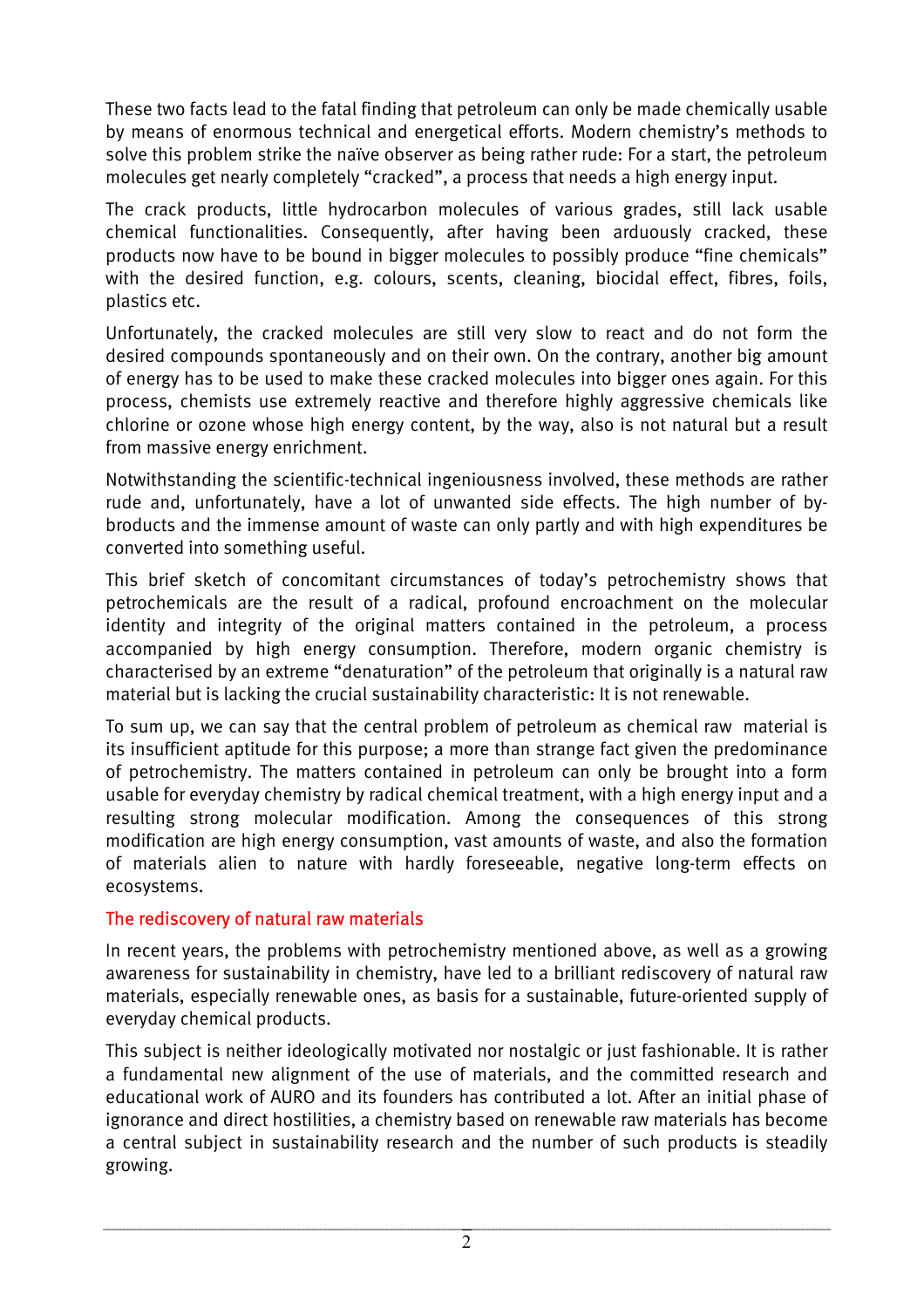Natural materials of vegetable origin as the basis of chemistry solve a whole raft of the problems that are connected to petrochemistry:

- Natural materials are renewable and thus allow the use without limitations in time.
- They emerge and decay in a perfect circle of materials and thus do not lead to waste or persistance problems.
- Their synthesis within the plant is powered by the sun and does not use up fossil or nuclear energy.
- The decentralised origin of natural materials in all parts of the world avoids the negative local concentrations the traditionally very centralised conventional chemical plants are known for.
- No dangerous co-reactants are needed for their synthesis, no dangerous or hardly degradable waste remains.
- In the wake of biodiversity with its abundance of chemical forms there follows the formation of a vast variety of basic materials of vegetal origin.
- Photosynthesis already cares for a very high energetic and structural level of basic materials of vegetable origin.
- Finally, these materials have a rich and diverse chemical functionality which, combined with the diversity of materials available, renders them usable immediately or after only little modification.

Many of these advantages are also valid for mineral basic materials of a modern chemistry. They are not per se renewable but many of them can also be used in everyday products without profound chemical change.

# Natural materials and the conflicting priorities of refinement and denaturation

One of the key factors for the role chemical materials of plant origin will play in the future lies in the vast variety of the global flora. Other than the rather uniform petroleum, plant materials offer chemists and technicians a complete cosmos of chemical attributes and functions to be specifically used in everyday products but also in downright "bio high-tech products", e.g. high-strength, lightweight materials with vegetable fibre reinforcement.

This maximum choice of materials also largely allows to abandon profound changes in the chemical structure of the vegetable base materials. As a rule, a base material with the attributes needed for a desired function can be found among the countless plant materials and be used directly after preparatory processes like separation, destillation or extraction.

However, this theoretically endless supply is sometimes limited by the real availability or the price of a plant-based material: The ideal material may be available but in momentarily very small quantities and, as a result, at prices that would render any finished product nonmarketable.

In cases like these it can make sense to use a natural raw material with a better availability and gently modify its chemical basic structure in a way that guarantees the required attributes and, at the same time, a reasonable price.

Of course, for modifications like these, a fundamental imperative of minimization has to apply. The principles of "gentle chemistry" demand that the level of interference, the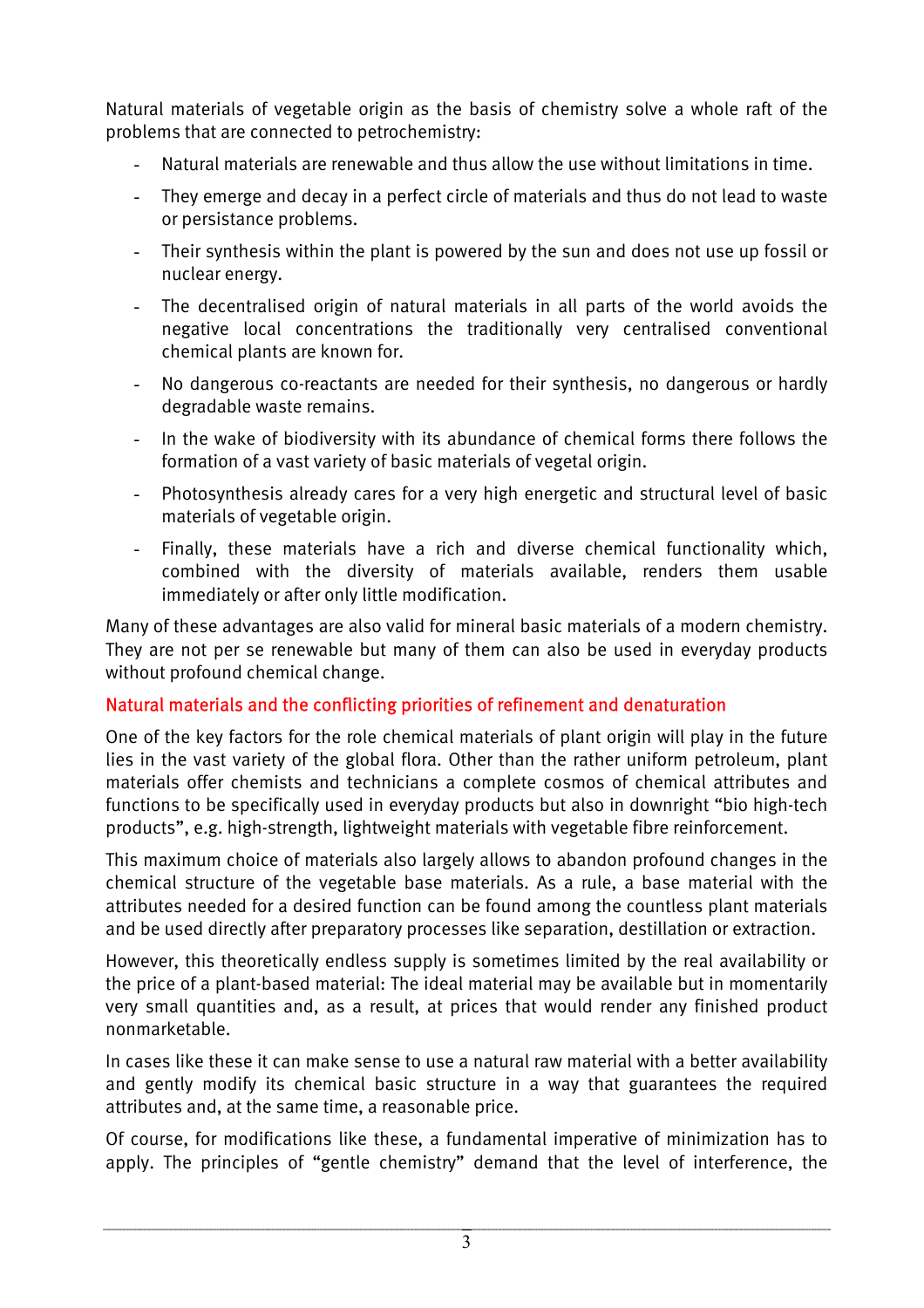energy input, the toxicity of chemicals used, as well as resulting byproducts and waste are all held at the lowest possible level.

Moreover, there has to be a favourable relation between the degree of modification and the sustainability effect. Ecologically, it can make sense to use a small amount of a strongly modified natural material if this leads to a big advantage with regard to sustainabilty (e.g. the complete abandonment of solvents) or if this enables, in the first place, the use of big amounts of plant materials not modified at all or only slightly modified (e.g. small amounts of mineral drying agents in paints based on plant oils).

Therefore, a choice of raw materials in compliance with sustainability factors does not follow black and white schemes but thoroughly balances all ecological and technological circumstances in order to optimise sustainability effects. The AURO Woodstain No. 160 is a particularly good example for the efficieny of this process of optimisation: Here we have a product with an unmatched technological quality (Test winner), solvent-free and produced on the basis of pure vegetable binders.

Below you will find a tabular survey showing the different levels of gradual modification (or denaturation). The food comparison was chosen for a better understanding of this graduation.

| Levels of denaturation of paint raw materials, compared to food materials |                                                                                            |                                             |                                                               |
|---------------------------------------------------------------------------|--------------------------------------------------------------------------------------------|---------------------------------------------|---------------------------------------------------------------|
|                                                                           | Levels of denaturation from 1 (pure<br>natural) to 8 (completely alien to nature)          | <b>Examples from the</b><br>field of paints | <b>Similar denaturation</b><br>level in the field of<br>foods |
| $\mathbf{1}$                                                              | Pure natural product, unchanged by man                                                     | Spring water                                | Wild fruit                                                    |
| $\overline{2}$                                                            | Pure natural product, harvested by man                                                     | Dammar resin                                | Corn                                                          |
| $\overline{\mathbf{3}}$                                                   | Natural product, only physically<br>processed                                              | Colophony resin                             | Wheat flour                                                   |
| 4                                                                         | Chemically modified natural product with<br>a largely preserved molecular structure        | Soap from vegetable<br>oil                  | <b>Baked bread</b>                                            |
| 5                                                                         | Chemically modified natural product with<br>a significantly changed molecular<br>structure | Alkyd resins                                | Polyglycerol ester                                            |
| 6                                                                         | Synthetic material with a molecular<br>structure "identical to nature"                     | Synthetic alizarin                          | "Nature identical"<br>flavour                                 |
| $\overline{7}$                                                            | Synthetic material with a molecular<br>structure similar to nature                         | Permethrin                                  | PHB ester                                                     |
| 8                                                                         | Synthetic material with a molecular<br>structure extremely alien to nature                 | Isoaliphates                                | Saccharine<br>(sweetener)                                     |

© AURO 2007